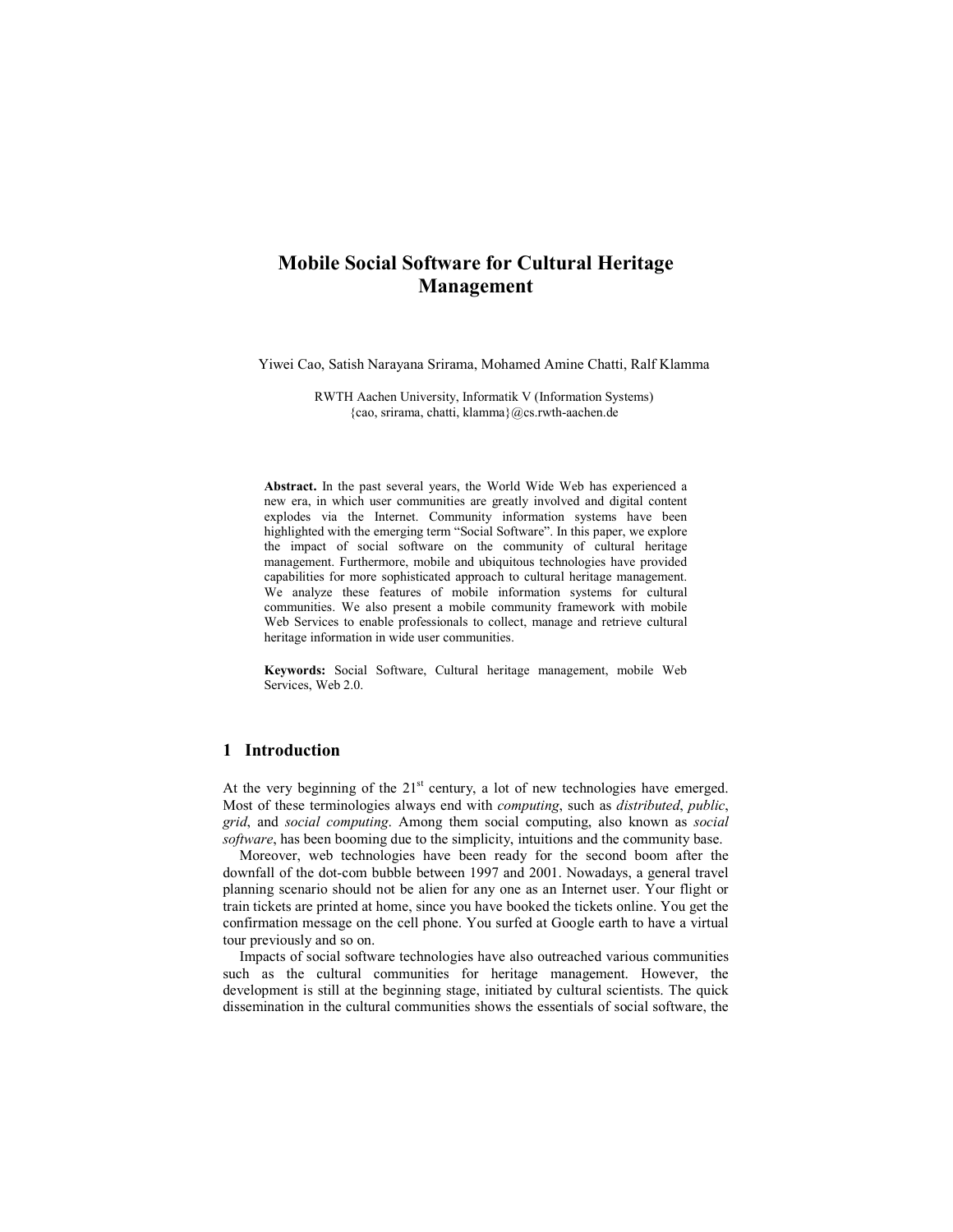sociality. However, the cultural communities have more professional requirements on social software. Thus, we aim at social software to support professionals to research, collaborate and communicate within cultural communities.

The rest of this paper is organized as follows. Section 2 pertains to the impact of social software especially on cultural heritage management. In Section 3, mobile aspects are discussed. A mobile community framework for cultural heritage is proposed. The design and implementation of mobile Web Services which is an innovative technology for the proposed mobile community are introduced in Section 4. Section 5 gives a summary of the paper and discusses the upcoming work.

# **2 Cultural heritage management and social software**

Cultural heritage is a kind of public goods that includes artefacts and archaeological areas, monuments, group of buildings, single building and the other [24]. We generalize cultural heritage into movable items (artefacts) and geographic heritage (sightseeing). Movable items, also called artefacts, can be preserved and exhibited in museums. So they are generally museum objects.

From the technical point of view, social software technologies are based on Web 2.0. A widely accepted definition of Web 2.0 is an emerging collection of Internetbased social services that provide online collaboration features such as RSS, blogs, wikis, and mashups [22].

#### **2. 1. The impact of social software**

Lee Bryant has featured social software with smart, simple and social [3]. Web 2.0 based social software enables communities to collaborate and communicate via the Internet through *smart* idea and *simple* user interface, aiming at *socialization*.

The collaboration of users in online communities ranges from different fields. In the scientific field, the SETI@home Project at the University of California, Berkeley [19] can be seen as the first attempt to involve wide user communities to perform a search for radio signals from extraterrestrial civilizations. In the industrial field, Enterprise 2.0 has emerged [4, 21]. In this, the advocated measures are to move the responsibility of the content manage systems of the companies from administrators to employees' weblogs. Such a bottom-up approach to content organization and delivery is being tested in a controlled experiment at Ernst & Young. 50 employees use Web 2.0 technologies such as blogs and wiki to faster collaboration. Correspondingly, elearning 2.0 refers to e-learning systems using Web 2.0.

Moreover, in the field of personal information management, personal information and personal activities can find dominating innovative Web 2.0 based social software technologies. Among them are mercora for music, del.icio.us for bookmarks, flickr for images, YouTube for videos, writely for documents, Weblogs for diaries, Google Calendar for calendars, 43things for goals, skype for telephones, instant message for e-mails, meeting friends at MySpace etc. Certainly, there is still some legacy from dot-com era: the Amazon. The most significant feature is *socializing by sharing*. But what is the impact of social software on cultural heritage management?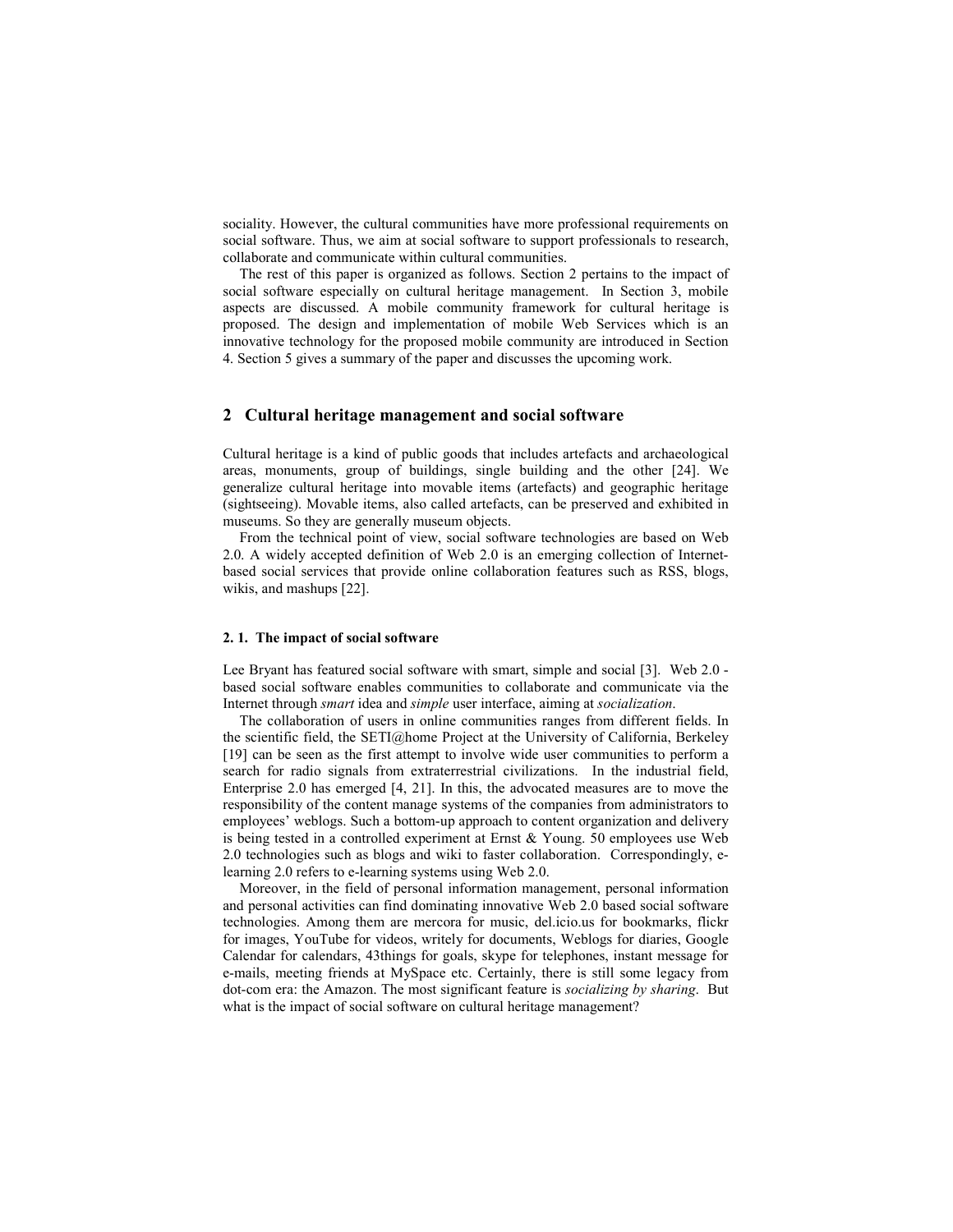## **2.2. The impact of Social Software in cultural heritage management**

The connection between the Web and the community of cultural heritage management is getting tight. The new applications of some social software or Web 2.0 have been influencing the field of cultural heritage management. For instance, how to create and update an entry in Wikipedia is discussed in [13]. New terminology like Museum 2.0 has emerged [2]. However, the discussion about the applications of Web 2.0 and social computing in museums is solely on how to observe these phenomena and how to use some technologies such as RFID, podcasting and folksonomy [6].

The state-of-the-art research work of Web 2.0 in cultural communities is listed in Table 1. The Steve.museum Project employs social tagging for management of exponents in many museums worldwide. Storytelling has also been employed in several cultural heritage management projects [7]. Since this approach has been used for years, it is hard to evaluate the influence by Web 2.0. Above all, the collaboration feature shows the sociality of Web 2.0. Wide employment of media sharing ideas such as Flickr has not been discovered in cultural communities yet.

**Table 1.** Web 2.0 technologies in cultural communities

| Terms          | <b>Web 2.0</b>    | <b>Cultural communities</b>                      |
|----------------|-------------------|--------------------------------------------------|
| Folksonomy,    | Flickr, delicious | Steve.museum Project (The Metropolitan Museum of |
| social tagging |                   | Art, Guggenheim Museum, Denver Art Museum, etc.) |
| Wikis          | Wikipedia         | Semapedia, Placeopedia                           |
| Storytelling   | $-$               | Collaborative storytelling                       |
| Media sharing  | Flickr, Zooomr    | --                                               |

The quick influence of social software on the cultural communities shows the sociality feature definitely. However, there are still rare cases of social software applications in cultural sites and monuments (sightseeing), such as Google Maps. On the one hand, sightseeing concerns with location information, so that the common information systems can not handle the geographic coordination information well. More complicated geographic information systems are required. On the other hand, mobile technologies may play an important role in providing some location-based services. Consequently, Mobile Social Software (MoSoSo) [9] is highly demanded by user communities. In our work we attempt to explore mobile social software for management of cultural sites and monuments within cultural communities.

## **3 Cultural community goes mobile with standards**

Usability and sociability are two essential measurements to evaluate online communities [26], which are also key issues for mobile communities. The communities with mobile devices are much larger than the desktop communities.

In this section we discuss the main two approaches. First, the professional cultural community is standardized with metadata. Second, cultural community goes mobile. With both approaches we attempt to define a mobile social software framework for a mobile community of cultural heritage management.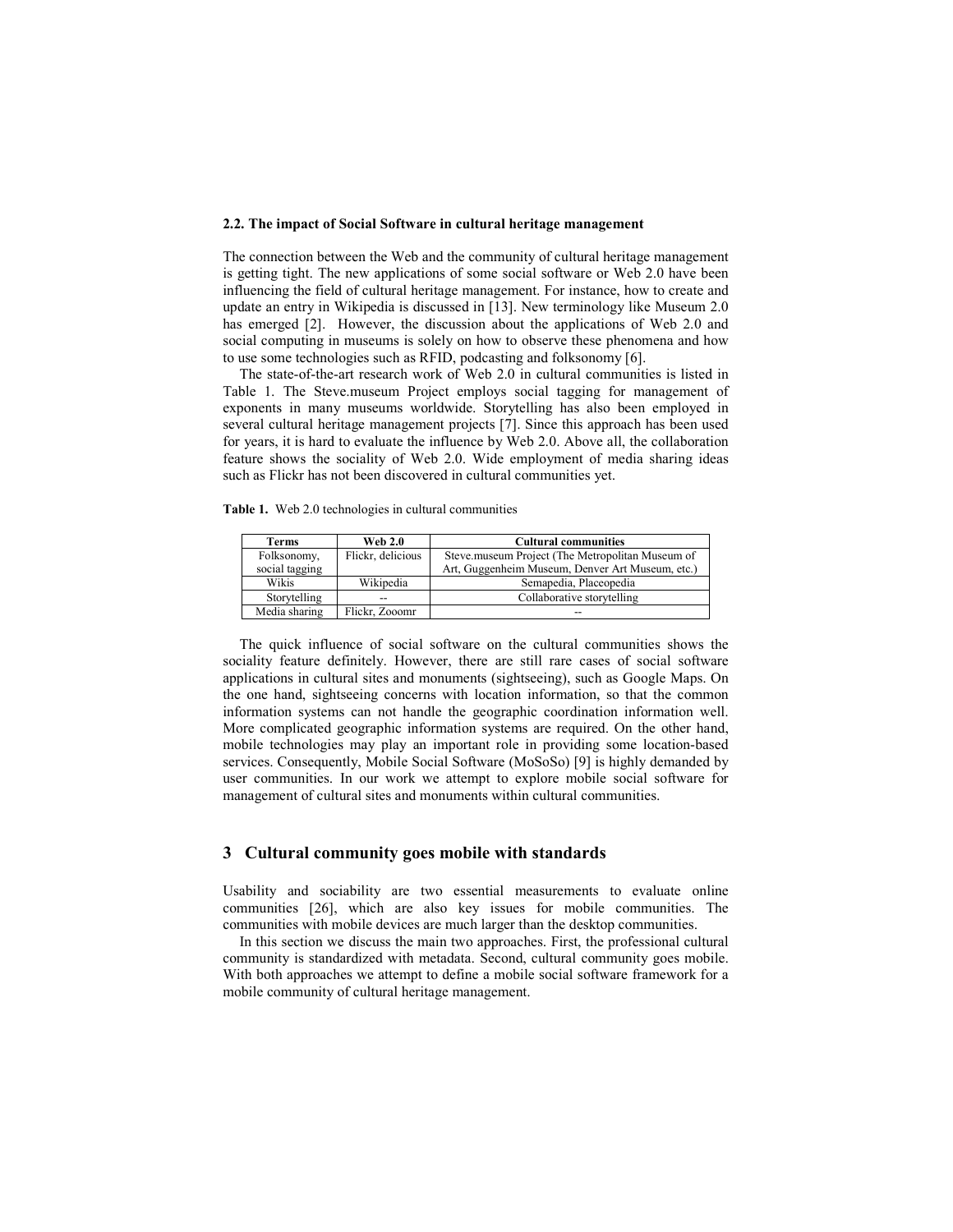### **3.1. Standardization with metadata standards**

Featured with smart and simple, social software is small in its component. However, it should be scalable in user communities of different scales. It should be able to work with other social software, together accomplishing some complicated tasks. To that end, metadata for description, preservation and administration could play a major role. The wide adoption of RSS feeds by Web sites demonstrates metadata feeds items successfully. At the same time, RSS feeds can be easily syndicated, which proves the concepts of smart and simple of social software.

Two categories of metadata are related to cultural heritage managements: metadata for digital preservation and metadata for cultural heritage. The state-of-the-art metadata standards for digital preservation are systematically surveyed in [8]. The standards are closely associated with some museum-, government- or library-based projects. A comprehensive overview of the related work in this area is reported monthly by the online D-Lib Magazine. Cultural heritage standards include standards for museum objects and location-based sightseeing. Examples of metadata standards are listed in Table 2.

**Table 2.** Metadata standards in cultural communities

| Digital preservation   | Cultural heritage [17] |                         |  |
|------------------------|------------------------|-------------------------|--|
| (digital library) [8]  | Museum objects         | Cultural sites          |  |
| ISO OAIS model,        | CIDOC, Object ID,      | MIDAS, Core Data Index, |  |
| MARC, RLG, Dublin Core | <b>SPEKTRUM</b>        | Core Data Standard      |  |

Many projects and initiatives in cultural communities have developed new standards or extended some existing standards. There are still no dominating metadata standards in cultural heritage management, after decades-long development. Unlike the quick propagation of the Web 2.0 and the social software wave, standardization is a very long tedious process.

### **3.2. Mobile communities**

Mobile devices have been widely used as digital guides in museums. Moreover, in [23] Headquarter, Mobile Camp and Operative Team build up a hierarchical network. Mobile devices are frequently employed in the level of Operative Team, which collects information on-site. Yet, mobility is still a new topic for cultural communities. The advantages of mobile devices will be increasingly advanced in the aspects of location awareness, one-handed operation, always on and universal alerting device [27].

In addition, recently the capabilities of the wireless devices like smart phones, PDAs are expanding quite fast. This is resulting in their quick adoption in domains like mobile banking, location based services, e-learning, social systems etc.

With these developments, we foster the importance of mobile devices for the cultural communities, based on following reasons. Firstly, more users use cell phones than the Internet over desktops. Secondly, the Internet connection on site might be unavailable sometimes. The professionals can only make use of UMTS, GPRS and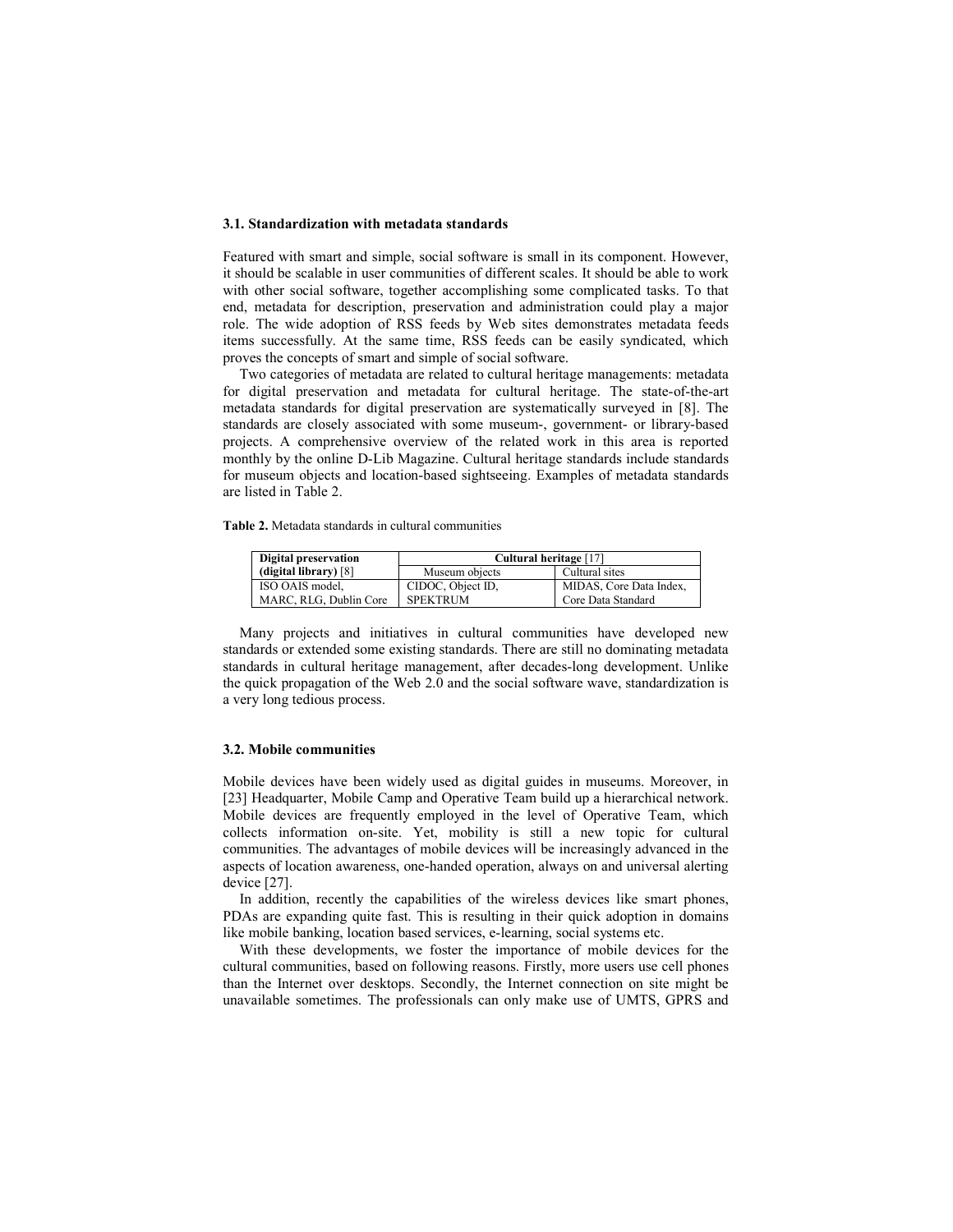the other mobile networks. Thirdly, a distributed system is employed to make backup and replication easily. So the security of the system is enhanced. Finally, usability should not be designed from the viewpoint of the system designers but of communities. User-friendly user interfaces are one of the key points [25].

#### **3.3. Services for mobile cultural heritage communities**

After the discussion about the two approaches above, we aim at designing a mobile community for professionals, using metadata standards. The target groups are professional cultural communities who work on management of cultural sites and monuments. The experiences of developing a desktop-based community information system for cultural heritage management in Afghanistan are also useful [16].

From the technological front, Service Oriented Architecture (SOA) [5] is the latest trend in distributed information systems engineering. Every piece of functionality delivered by any entity in a distributed system can be exposed as a service to the external systems. This concept has been employed in enterprise systems and business processing systems. Web 2.0 and social software are extensions to the SOA concept and can be seen as the first success story of SOA in wide-spread user communities.



**Fig. 1.** Professional support for cultural communities through the mobile service framework

The services that are to be provided in a cultural community can be defined as follows (cf. Figure 1). In order to support professionals in cultural heritage management efficiently and flexibly, some services are deployed onto servers, while some services are deployed onto mobile servers such as cell phones and PDAs.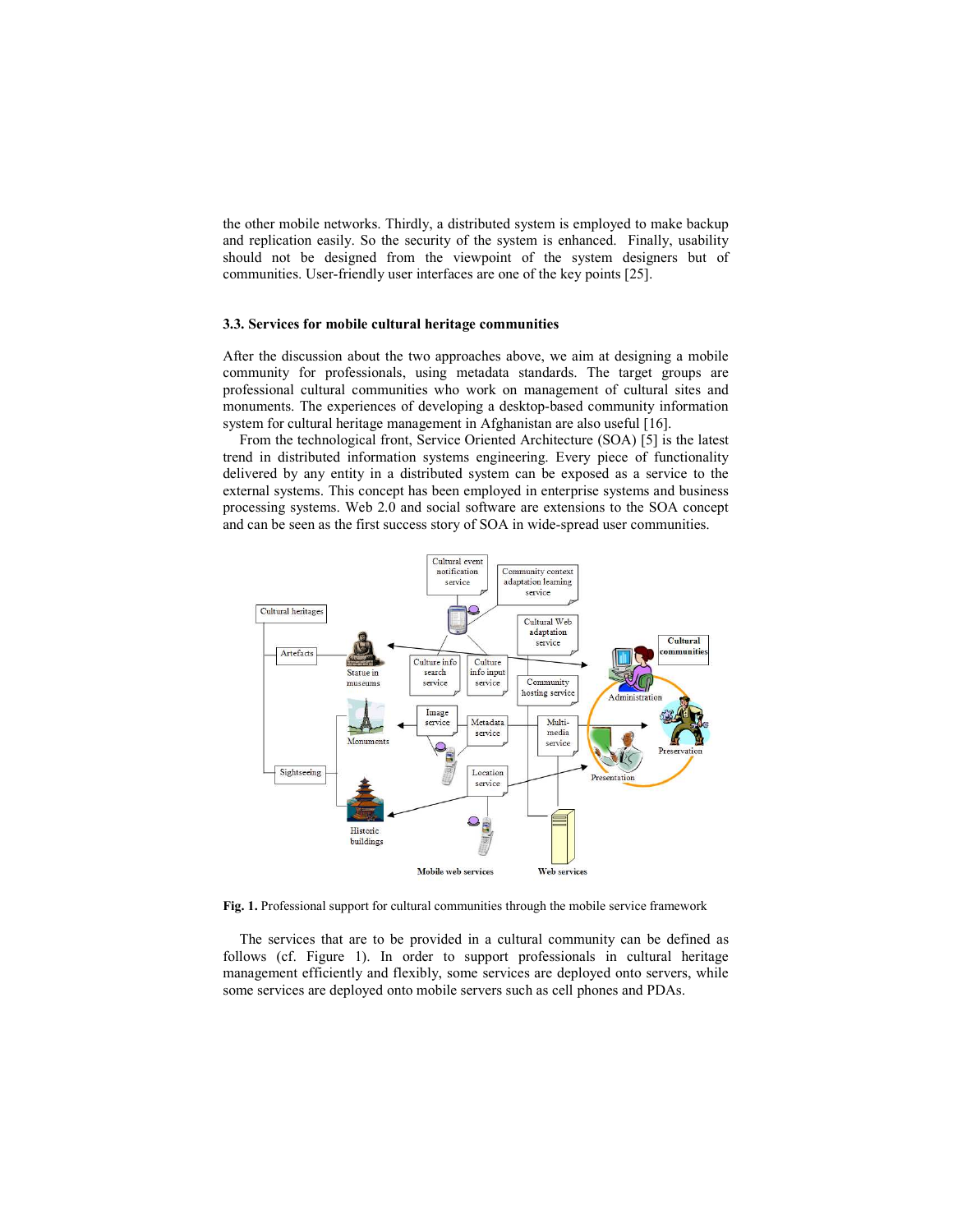In case that the services need more computing and storage capacities, they can be realized with usual Web Service technologies [32] on work stations or servers. For example, a *cultural Web site adaptation service* needs to be defined to adapt usual cultural Web site for cell phones and PDAs according to the display capacities. *Multimedia services* are to be responsible for multimedia management, e.g. multimedia search on site of historic buildings and other sightseeing. A *community hosting service* is used for user management including new users registration, log in and user profile management, and multimedia access right management (cf. [28]).

The rest services based on cultural heritage or communities can be deployed on mobile servers. In the aspect of cultural heritages, there are mainly *cultural information input services*, *cultural information search services*, and *metadata services*. A *cultural information input service* provides professional users to input data with selected standards according to users' wish. A *cultural information search service* enable users to search site descriptions in text. Since there are lots of standards in the field of cultural heritage management and most of the standards are based on texts, the file size of the application is not very big. A *metadata service* can be defined to do mappings among different standards.

In the aspect of cultural communities, the defined services are *location service*, *cultural event notification service*, and *community context adaptation learning service*. A *location service* can be used to locate professionals at fieldwork. A *cultural event notification service* is to send alerts onto mobile devices to inform professionals about cultural events as well as the presence of the community members in the neighbourhoods. A *community context adaptation learning service* is deployed to deliver professionals learning stuff with regard to the community context. This use case is proposed in detail in [18]. An *Image service* is provided for picture upload.

These services can be mainly accessed by the mobile devices. To realize these requirements, we employ an approach of mobile Web Services [29], which will be introduced systematically in the next section. With mobile Web Services the mobile devices can participate in service consumption as well as service delivery.

#### **3.4. Summary of mobile cultural communities**

Summarily, the benefits to employ mobile Web Services are, on the one hand, the flexibility and that service provider and service consumer can be on the same devices. On the other hand, the deployment can be executed via mobile devices, if the mobile network is available. However, there are several potential problems and challenges. First, the instability exists. Services might be easily removed by the mobile device owner. Next, the capacity is still quite limited despite the rapid development of hardware. Last, it lacks a business model to control the charge of the services.

Technical companies together with W3C have agreed on mobile Web rules lately, in order to solve the problems of low visits of mobile Web sites. Google has also just launched its mobile personalized site in Europe. Although all these measures provide some soft conditions, it is still hard to let user communities pay for mobile content services as willingly as for phone calls.

However, our mobile community framework tries to employ new technologies to promote more mobile use cases. To support such mobile social software, mobile Web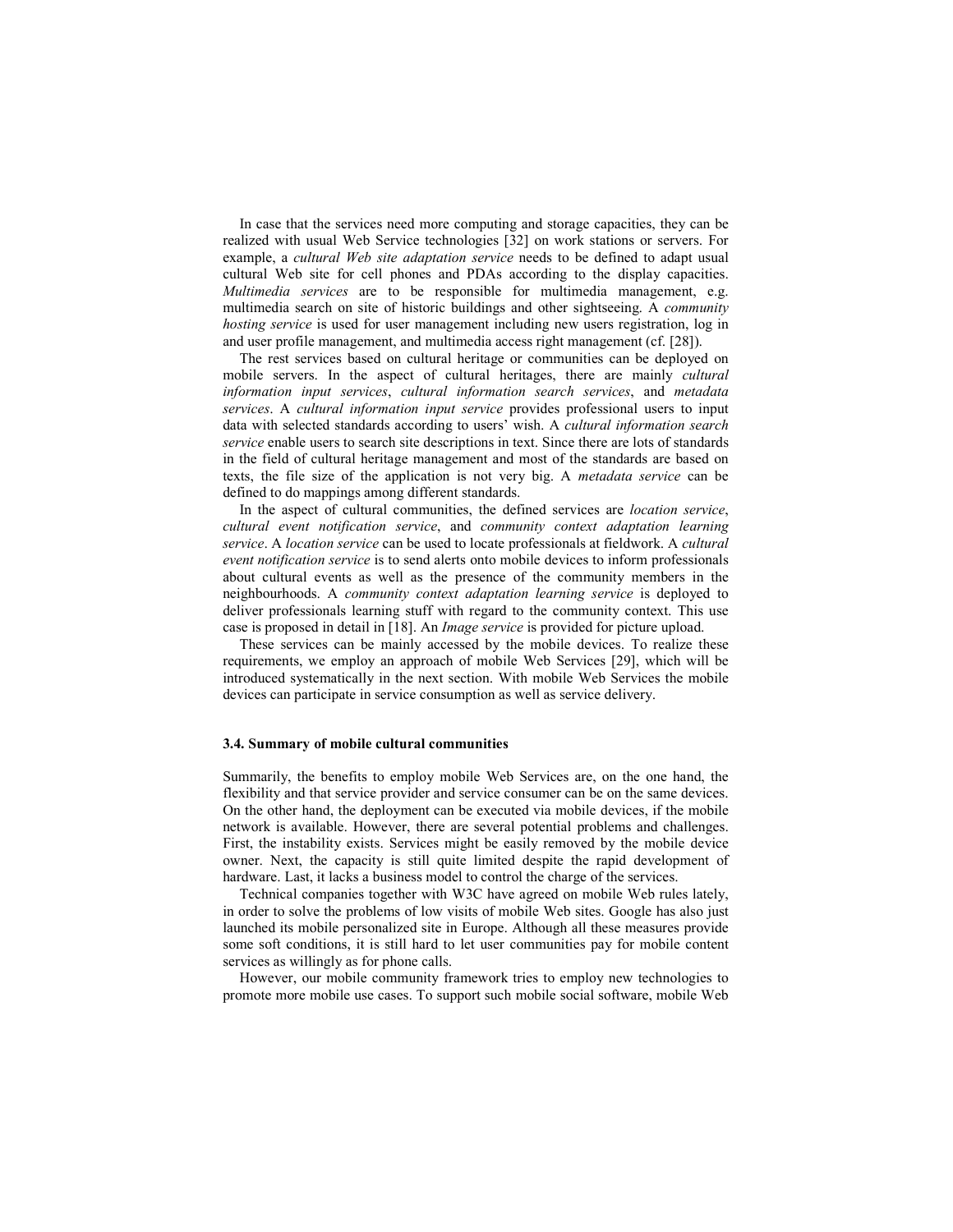Services alone can not meet all requirements. The framework using usual as well as mobile Web Services can make good use of the advantages of both services. Thus, such a piece of mobile social software can perform the tasks more efficiently and flexibly.

The following section explains the details of mobile Web Services and the realization details of social software services. The discussion has to get into some technical detail, but we believe that this kind of approach can also carry over to many other of the forthcoming pervasive applications of mobile information systems in social networks and may therefore be worthwhile presenting here.

# **4 Mobile Web Services**

Service Oriented Architecture is the latest trend in information systems engineering. It is a component model, presenting an approach to building distributed systems. SOA delivers application functionality as services to end-user applications and other services, bringing the benefits of loose coupling and encapsulation to the enterprise application integration. A service having a neutral interface definition that is not strongly tied to a particular implementation is said to be loosely coupled with other services. SOA is not a new notion and many technologies like CORBA and DCOM at least partly represent this idea. Web Services are newest of these developments and by far the best means of achieving SOA.

The Web Service architecture defined by the W3C enables application-toapplication communication over the Internet. Web Services are self-contained, modular applications whose public interfaces are described using Web Services Description Language (WSDL) [33]. Web Services allow access to software components through standard Web technologies and protocols like SOAP [34] and HTTP [12], regardless of their platforms, implementation details. A service provider develops and deploys the service and publishes its description and binding/access details (WSDL) with the UDDI registry [31]. Any potential client queries the UDDI, gets the service description and accesses the service using SOAP. [10] The communication between client and UDDI registry is also based on SOAP.

Web Services and its protocol stack are based on open standards and are widely accepted over the internet community. Web Services have wide range of applications and range from simple stock quotes to pervasive applications using context awareness like weather forecasts, map services etc. The biggest advantage of Web Services lies in its simplicity in expression, communication and servicing. The componentized architecture of Web Services also makes them reusable, thereby reducing the development time and costs.

The quest for enabling these open XML Web Service interfaces and standardized protocols also on the radio link lead to new domain of applications mobile Web Services. In this domain, the resource constrained mobile devices are used as both Web Service clients and providers. Figure 2 shows the deployment scenario of mobile Web Services, where mobile devices are used as both Web Service providers and clients. While mobile Web Service clients are quite common these days, the research with mobile Web Service provisioning is still sparse. To support this, during one of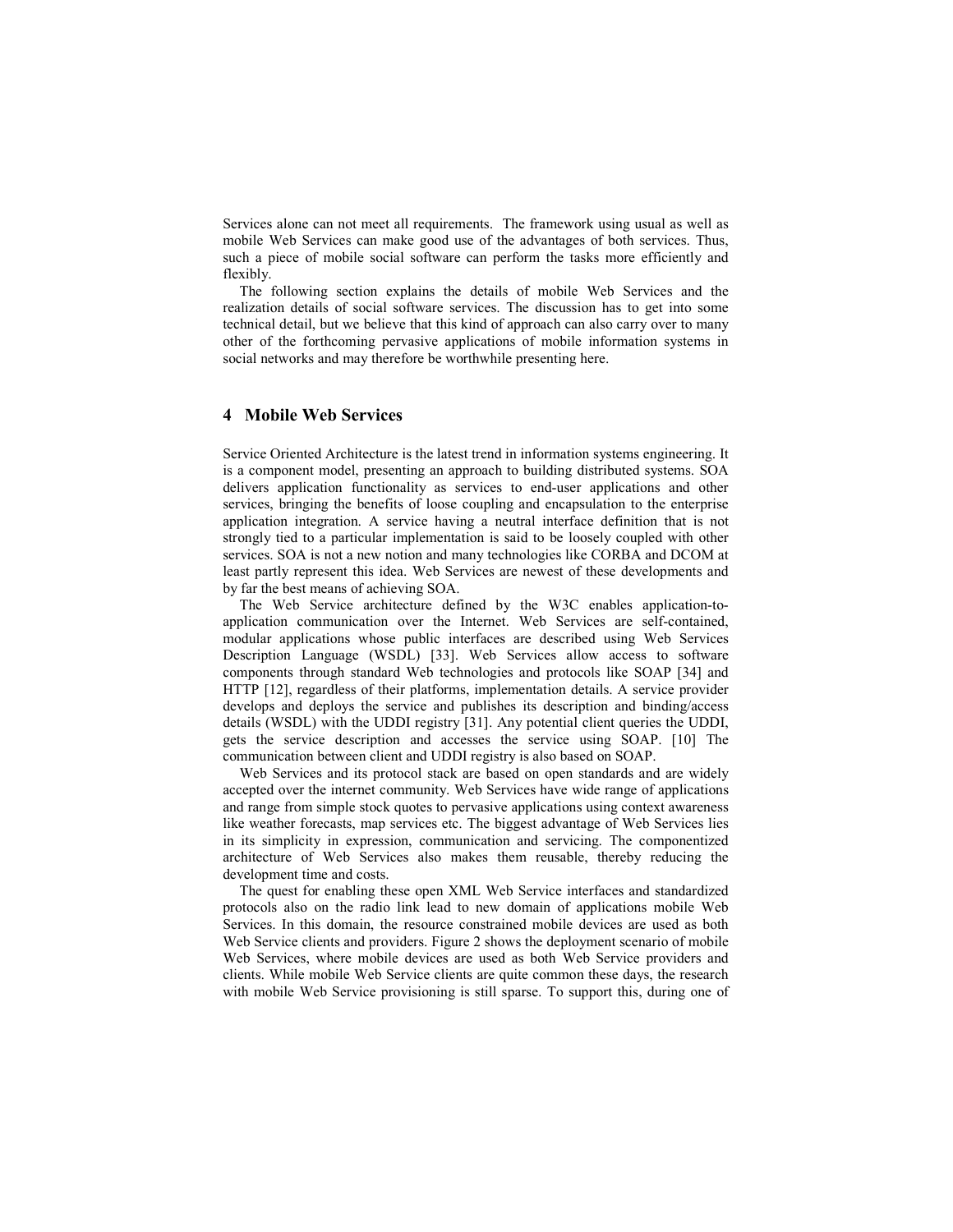our previous projects, we have developed and analyzed the performance of a mobile Web Service provider on smart phones. [1, 15, 29]



**Fig. 2.** Mobile Web Services scenario

Mobile Host is a lightweight Web Service provider built for resource constrained devices like cellular phones. It has been developed as a Web Service handler built on top of a normal Web server. The Web Service requests sent by HTTP tunneling are diverted and handled by the Web Service handler. Using HTTP tunneling it is possible to send data of any protocol through proxy over HTTP. The protocol messages are wrapped into the HTTP message body and are transferred as normal HTTP GET/POST requests. Detailed description of Mobile Hosts' design is beyond the scope of this paper and is available at [29].

The Mobile Host was developed in PersonalJava [14] on a SonyEricsson P800 smart phone. The footprint of our fully functional prototype is only 130 KB. Open source kSOAP2 [20] was used for creating and handling the SOAP messages.

The detailed evaluation of this Mobile Host clearly showed that service delivery as well as service administration can be done with reasonable ergonomic quality by normal mobile phone users. As the most important result, it turns out that the total WS processing time at the Mobile Host is only a small fraction of the total requestresponse time (<10%) and rest all transmission delay. This makes the performance of the Mobile Host directly proportional to achievable higher data transmission rates. Thus, the high data transmission rates achieved, in the order of few Mbps, through advanced mobile communication technologies in 2.5G, 3G and 4G, help in realizing these Mobile Hosts in the commercial applications [11, 35]. The Mobile Host was also successful in handling concurrent accesses for reasonable service like location data provisioning service.

Mobile Host opens up a new set of applications and it finds its usage in many domains like collaborative learning, social systems, mobile community support and etc. Many applications were developed and demonstrated using Mobile Host, for example in a distress call, the mobile terminal could provide a geographical description of its location along with location details. Similarly interesting scenarios like mobile expertise finder services, mobile learning media sharing services are possible in e-learning domain. Current research in this domain concentrates on adopting this Mobile Host feature into the social software systems. [30]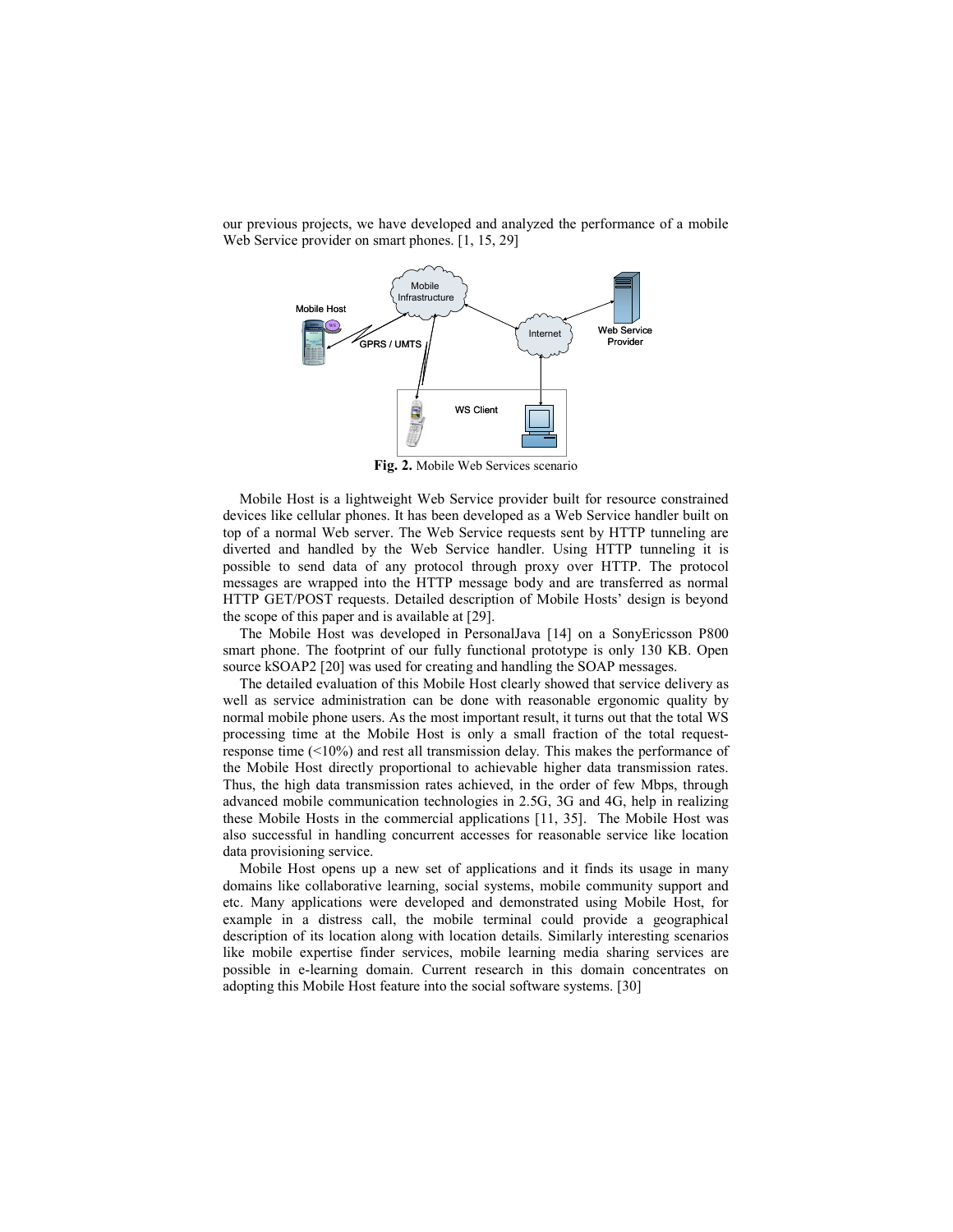## **5 Conclusion and Outlook**

The mobile community support for cultural heritage researchers is still in its early phase. The impact of social software on professional communities in various fields is significant. It is time to survey the adaptation of the requirements and design of social software esp. mobile social software from non-professional level to professional level.

In this paper we made an analysis of the relationships between social software and cultural communities. Standardization with metadata and mobility are main issues to provide professionals a mobile community for cultural heritage management. We have defined the basic services to support the community. The basics of mobile Web Services technology are also introduced. The upcoming tasks are to apply the mobile Web Services into the designed mobile community framework for cultural heritage management.

## **References**

- [1] N. Balani: Deliver Web Services to mobile apps. IBM developerWorks (2003)
- [2] D. Bearman: Museum 2.0, Museums and Web 2006 the international conference for culture and heritage on-line, Albuquerque, New Mexico (2006)
- [3] L. Bryant: Smarter, Simpler Social An introduction to online social software methodology, v. 1, Headshift, April 2003, http://www.headshift.com/moments/archive/sss2.html
- [4] L. Bryant: Humanizing the Enterprise using Ambient Social Knowledge, O'Reilly Emerging Technologies Conference, March 5-9, 2006, San Diego, CA, USA.
- [5] S. Burbeck: The tao of e-business services: The evolution of web applications into serviceoriented components with Web Services, IBM Developerworks, http://www-106.ibm.com/developerworks/webservices/library/ws-tao/ (2000)
- [6] S. Chun, R. Cherry, D. Hiwiller, J. Trant, B. Wyman: Steve.museum: An Ongoing Experiment in Social Tagging, Folksonomy, and Museums, Museums and Web 2006 the international conference for culture and heritage on-line, Albuquerque, New Mexico (2006).
- [7] T. Collins, P. Mulholland, D. Bradbury, and Z. Zdrahal: Methodology and Tools to Support Storytelling in Cultural Heritage Forums, *Proceedings of the 14th international Workshop on Database and Expert Systems Applications*, September 01 - 05, 2003, DEXA. IEEE Computer Society, Washington, DC.
- [8] M. Day: Metadata for Digital Preservation: A Review of Recent Developments, P. Constantopoulos and I.T. Sølvberg (eds.): Research and Advanced Technology for Digital Libraries, Proceedings of 5<sup>th</sup> European Conference, ECDL 2001, Darmstadt, Germany, September 2001, Springer LNCS 2163.
- [9] N Eagle, A Pentland: Social serendipity: mobilizing social software, Pervasive Computing Vol. 4, Nr. 2, IEEE (2005)
- [10] K. Gottschalk, S. Graham: Introduction to Web Services Architecture, IBM Systems Journal 41(2): 178-198, (2002)
- [11] GSM World: GSM The Wireless Evolution, (2006) http://www.gsmworld.com/technology/index.shtml
- [12] HTTP: Hypertext Transfer Protocol version 1.1. IETF RFC 2616, http://www.ietf.org/rfc/rfc2616.txt (1999)
- [13] Jonathan Bowen, Jim Angus: Museums and Wikipedia, Museums and Web 2006 the international conference for culture and heritage on-line, Albuquerque, New Mexico (2006)